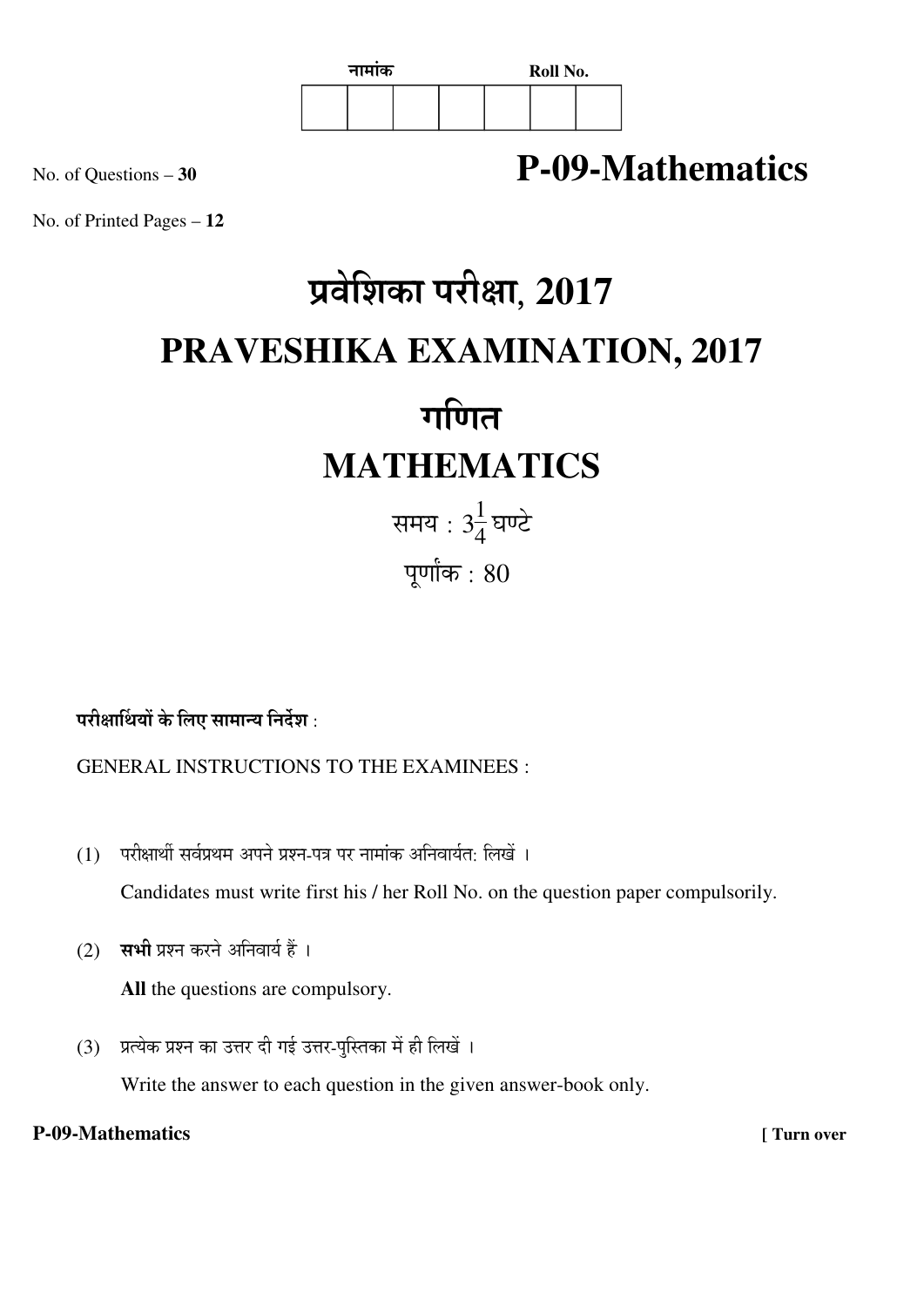(4) जिन प्रश्नों में आन्तरिक खण्ड हैं. उन सभी के उत्तर एक साथ ही लिखें ।

 For questions having more than one part, the answers to those parts are to be written together in continuity.

(5) प्रश्न-पत्र के हिन्दी व अंग्रेजी रूपांतर में किसी प्रकार की त्रुटि / अंतर / विरोधाभास होने पर हिन्दी भाषा के प्रश्न को  $\hat{\mathbf{g}}$  सही मानें ।

 If there is any error / difference / contradiction in Hindi & English versions of the question paper, the question of Hindi version should be treated valid.

| (6) | भाग          | प्रश्न संख्या   | अंक प्रत्येक प्रश्न |
|-----|--------------|-----------------|---------------------|
|     | अ            | $1 - 10$        | 1                   |
|     | ब            | $11 - 15$       | $\overline{2}$      |
|     | स            | $16 - 25$       | 3                   |
|     | द            | $26 - 30$       | 6                   |
|     | Part         | <b>Question</b> | <b>Marks</b> per    |
|     |              | Nos.            | <b>Question</b>     |
|     | $\mathbf{A}$ | $1 - 10$        | 1                   |
|     | B            | $11 - 15$       | $\overline{2}$      |
|     | $\mathbf C$  | $16 - 25$       | 3                   |
|     | D            | $26 - 30$       | 6                   |

(7) प्रश्न क्रमांक 27 व 30 में आन्तरिक विकल्प हैं।

There are internal choices in Q. No. **27** and **30**.

(8) अपनी उत्तर-पुस्तिका के पृष्ठों के दोनों ओर लिखिए । यदि कोई रफ कार्य करना हो, तो उत्तर-पुस्तिका के अंतिम पृष्ठों पर करें और इन्हें तिरछी लाइनों से काटकर उन पर 'रफ कार्य' लिख दें ।

 Write on both sides of the pages of your answer-book. If any rough work is to be done, do it on last pages of the answer-book and cross with slant lines and write 'Rough Work' on them.

(9) प्रश्न क्रमांक 26 का लेखाचित्र ग्राफ पेपर पर बनाइए ।

Draw the graph of Question No. **26** on graph paper.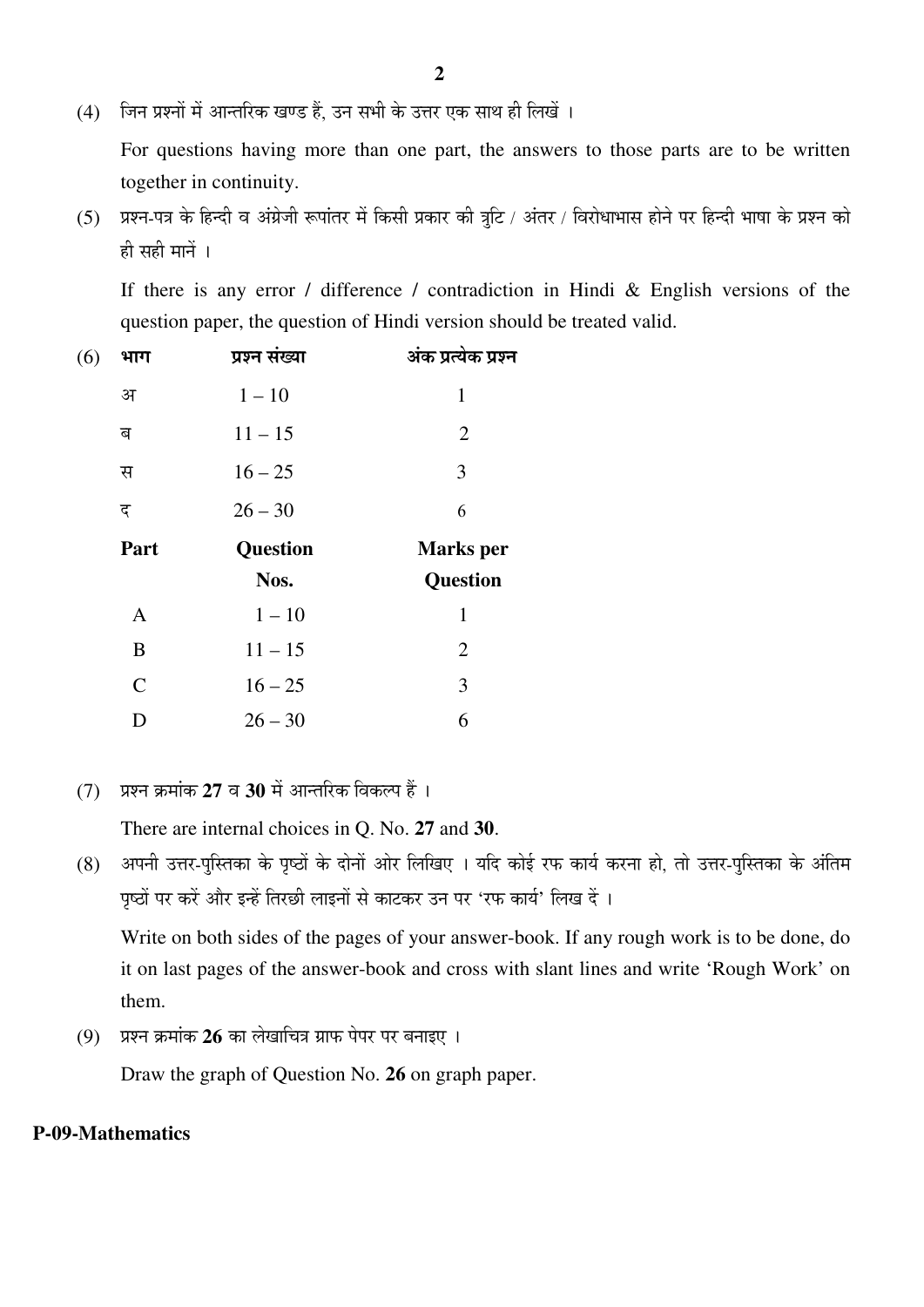## भाग – अ

## **PART – A**

1. दो पूर्णांक संख्याओं का HCF व LCM क्रमश: 12 और 336 हैं, यदि एक पूर्णांक 48 है, तो दूसरा पूर्णांक ज्ञात कोजिए ।

HCF and LCM of two integers are 12 and 336 respectively. If one integer is 48, then find another integer.

2. A.P. : 13, 8, 3, ..... के प्रथम 20 पदों का योग ज्ञात कीजिए ।

Find the sum of the first 20 terms of the A.P. : 13, 8, 3, .....

3. यदि cosec A =  $\frac{17}{8}$ 8  $\cdot$  तो  $\tan A$  का मान परिकलित कीजिए ।

> If cosec  $A =$ 17 8 , then calculate tan A.

 $4.$  ∠A के त्रिकोणमितीय अनुपात  $\sin A$  को  $\cot A$  के पदों में लिखिए ।

Write the trigonometric ratio of sin A in terms of cot A.

5. यदि दो समरूप त्रिभूजों की संगत माध्यिकाओं का अनुपात 9 : 16 है, तो इनके क्षेत्रफलों का अनुपात ज्ञात कीजिए ।

If the ratio of corresponding medians of two similar triangles are 9 : 16, then find the ratio of their areas.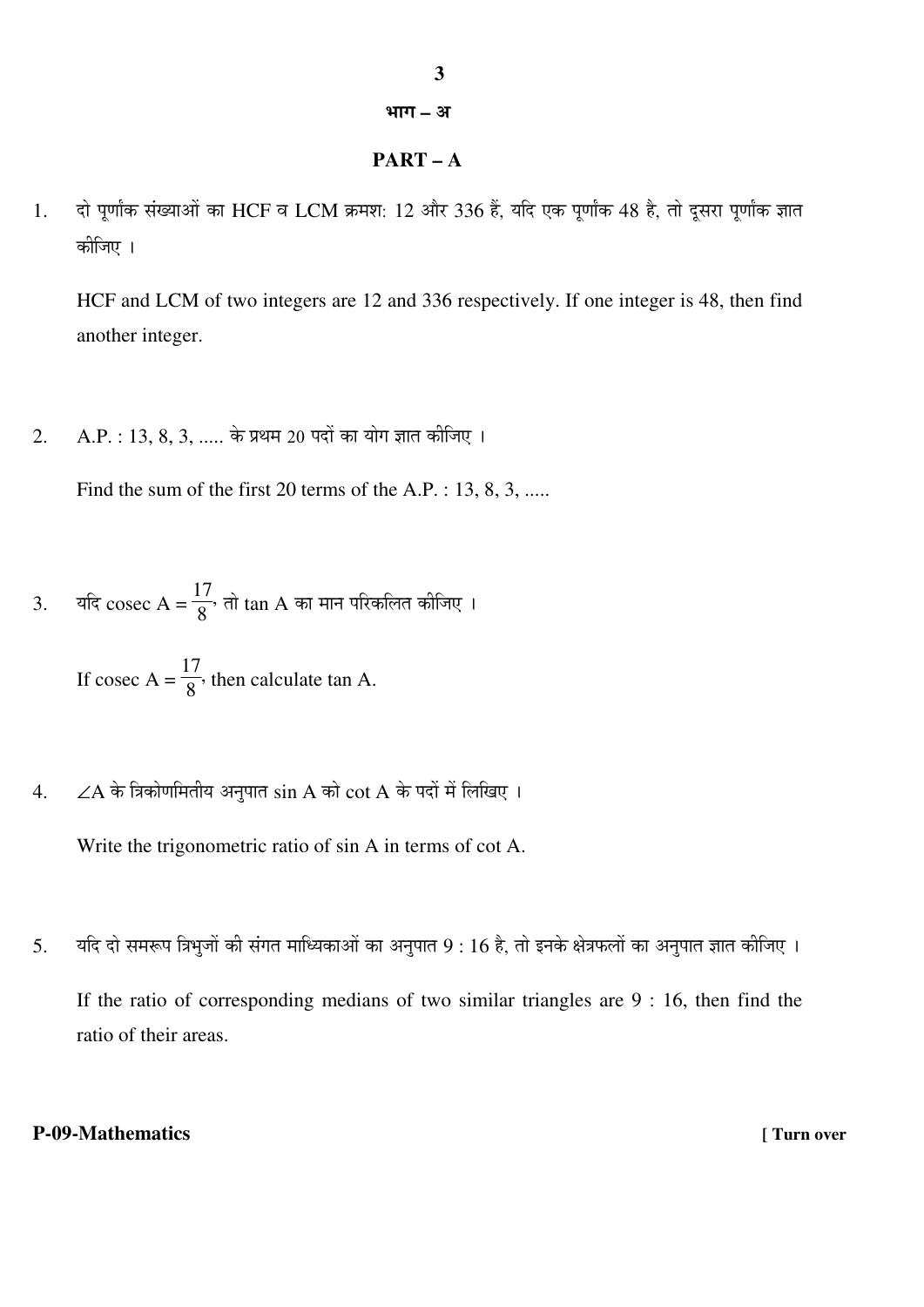6. पक बिन्द Q से एक वृत्त पर स्पर्श-रेखा की लम्बाई 15 cm तथा Q की केन्द्र से दुरी 17 cm है, तो वृत्त की त्रिज्या ज्ञात कीजिए ।

From a point Q, the length of the tangent to a circle is 15 cm and the distance of Q from the centre of circle is 17 cm, then find the radius of the circle.

 $7.$  5 cm त्रिज्या के एक वृत्त पर ऐसी दो स्पर्श-रेखाएँ खींचिए, जो परस्पर 70° के कोण पर झुकी हों ।

Draw a pair of tangents to a circle of radius 5 cm which are inclined to each other at an angle of 70°.

8. यदि एक वृत्त की परिधि और क्षेत्रफल संख्यात्मक रूप से बराबर हैं, तो उस वृत्त की त्रिज्या ज्ञात कीजिए ।

If the circumference and the area of a circle are numerically equal, then find the radius of the circle.

 $9.$  एक वृत्त के चतुर्थांश का क्षेत्रफल ज्ञात कीजिए जिसकी परिधि 44 cm है ।

Find the area of a quadrant of a circle whose circumference is 44 cm.

10. यदि "E नहीं" की प्रायिकता = 0.95 है, तो P(E) ज्ञात कीजिए ।

If probability of "not  $E$ " = 0.95, then find  $P(E)$ .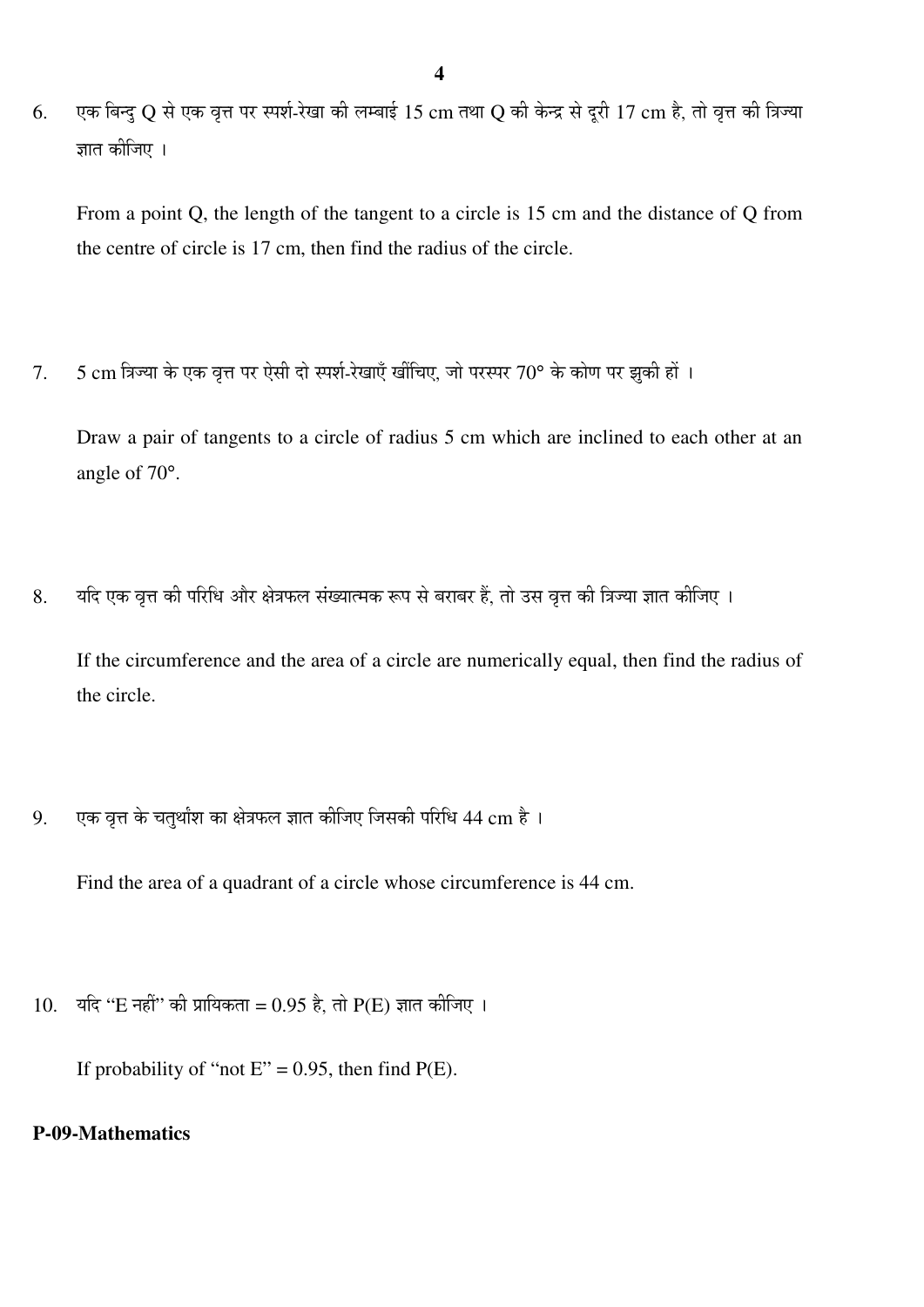## भाग – ब

## **PART – B**

 $11.$  बिन्दुओं  $(4, 5), (7, 6), (4, 3), (1, 2)$  द्वारा बनने वाले चतुर्भुज का प्रकार बताइए ।

Name the type of quadrilateral formed by the points  $(4, 5)$ ,  $(7, 6)$ ,  $(4, 3)$ ,  $(1, 2)$ .

12. कोई बर्तन एक खोखले अर्धगोले के आकार का है । अर्धगोले का व्यास 14 cm है । इस बर्तन का आन्तरिक पृष्ठीय क्षेत्रफल ज्ञात कीजिए ।

A vessel is in the form of a hollow hemisphere. The diameter of the hemisphere is 14 cm. Find inner surface area of the vessel.

 $13.$  निम्नलिखित बंटन एक मोहल्ले के बच्चों के दैनिक जेब खर्च दर्शाता है:

| दैनिक जेब भत्ता (₹ में) | $10 - 20$ | 20-30 | $30-40$ | $40 - 50$ | 50-60 |
|-------------------------|-----------|-------|---------|-----------|-------|
| बच्चों की संख्या        |           |       |         |           |       |

एक उपयुक्त विधि का प्रयोग करते हुए माध्य दैनिक जेब खर्च ज्ञात कीजिए ।

The following distribution shows the daily pocket allowance of children of a locality.

| Daily pocket allowance (in $\bar{\tau}$ ) | $10-20$ | $20 - 30$ | $30-40$ | $40 - 50$ | 50-60 |
|-------------------------------------------|---------|-----------|---------|-----------|-------|
| <b>Number of Children</b>                 |         |           |         |           |       |

Find the mean daily pocket allowance by using appropriate method.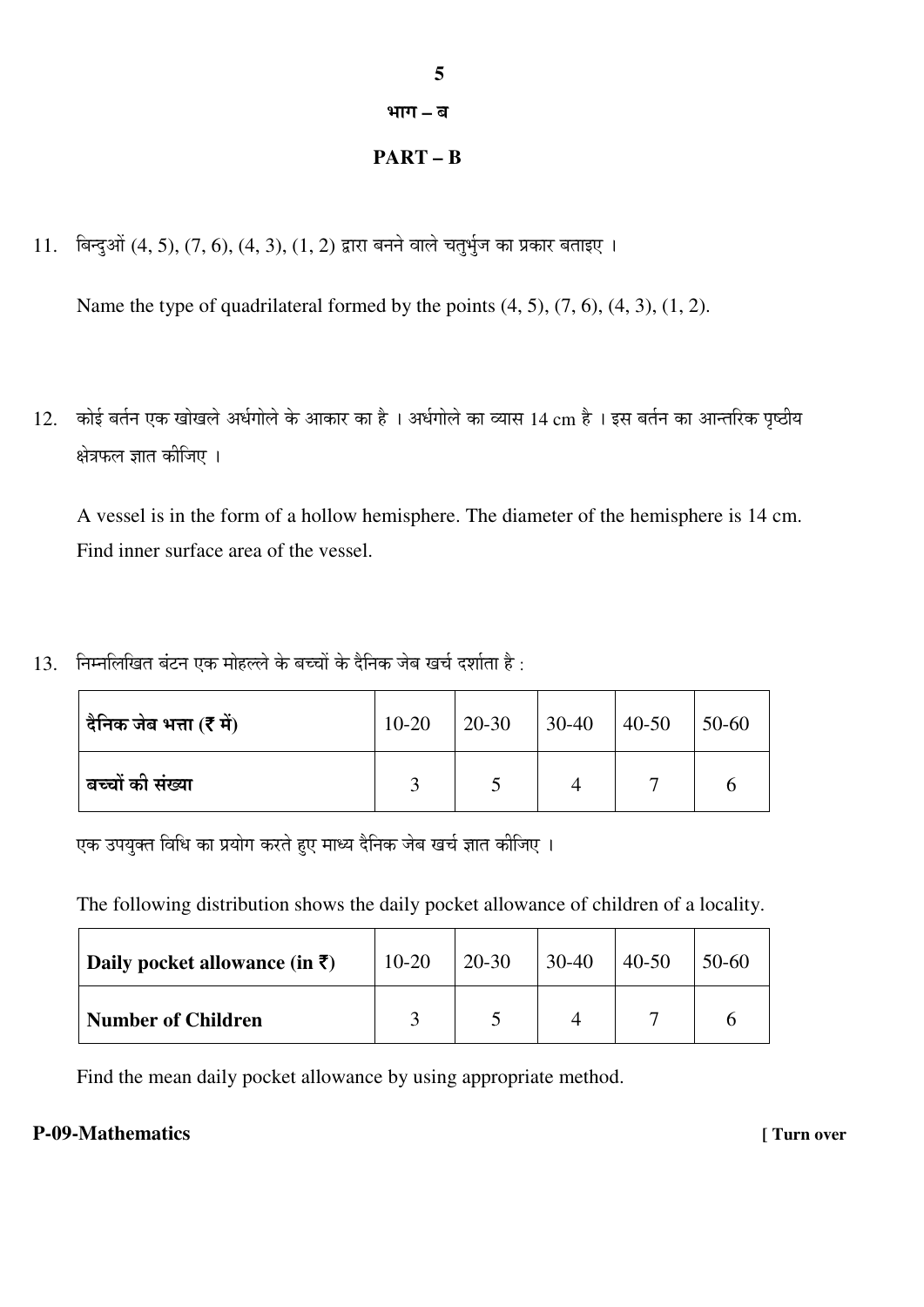$14.$  एक कार A स्थान से B स्थान पर 260 किमी दुरी 65 किमी/घण्टा समान गति से सभी 13 हरे यातायात सिग्नलों को पार करती है। भारी यातायात के कारण यह प्रथम सिग्नल पर 4 मिनट, दुसरे सिग्नल पर 7 मिनट, तीसरे सिग्नल पर 10 मिनट एवम् इसी प्रकार तेरहवें सिग्नल पर 40 मिनट रुकती है । स्थान B तक पहुँचने में इसे कुल कितना समय लगेगा ? उपयुक्त गणितीय विधि से हल कीजिए ।

A car travels 260 km distance from a place A to place B, at a uniform speed 65 km/hr passes through all thirteen green traffic signals, 4 minutes at first signal, 7 minutes at second signal, 10 minutes at third signal and so on stops for 40 minutes at thirteenth signal. How much total time it takes to reach at the place B ? Solve by suitable Mathematical Method.

 $15.$  एक सीधे व ऊर्ध्वाधर पोल पर यातायात नियंत्रण के लिए  $\rm CCTV$  कैमरा लगा है । जो पोल के शीर्ष से  $113$  मीटर दर दृष्टि रेखा तक यातायात देख सकता है । यदि पोल के चारों ओर यह कैमरा 39424 वर्गमीटर यातायात देख सकता है, तो पोल की ऊँचाई ज्ञात कीजिए ।

For traffic control, a CCTV camera is fixed on a straight and vertical pole. The camera can see 113 m distance straight line from the top. If the area visible by the camera around the pole is  $39424 \text{ m}^2$ , then find the height of the pole.

#### ³ÖÖÝÖ **–** ÃÖ

#### **PART – C**

 $16.$  सिद्ध कीजिए कि  $\sqrt{3}$  एक अपरिमेय संख्या है।

Prove that  $\sqrt{3}$  is an irrational number.

 $17.$   $x^3 - 6x^2 + 11x - 6$  को  $x - 2$  से भाग दीजिए और विभाजन एल्गोरिथ्म की सत्यता की जाँच कीजिए ।

Divide  $x^3 - 6x^2 + 11x - 6$  by  $x - 2$ , and verify the division algorithm.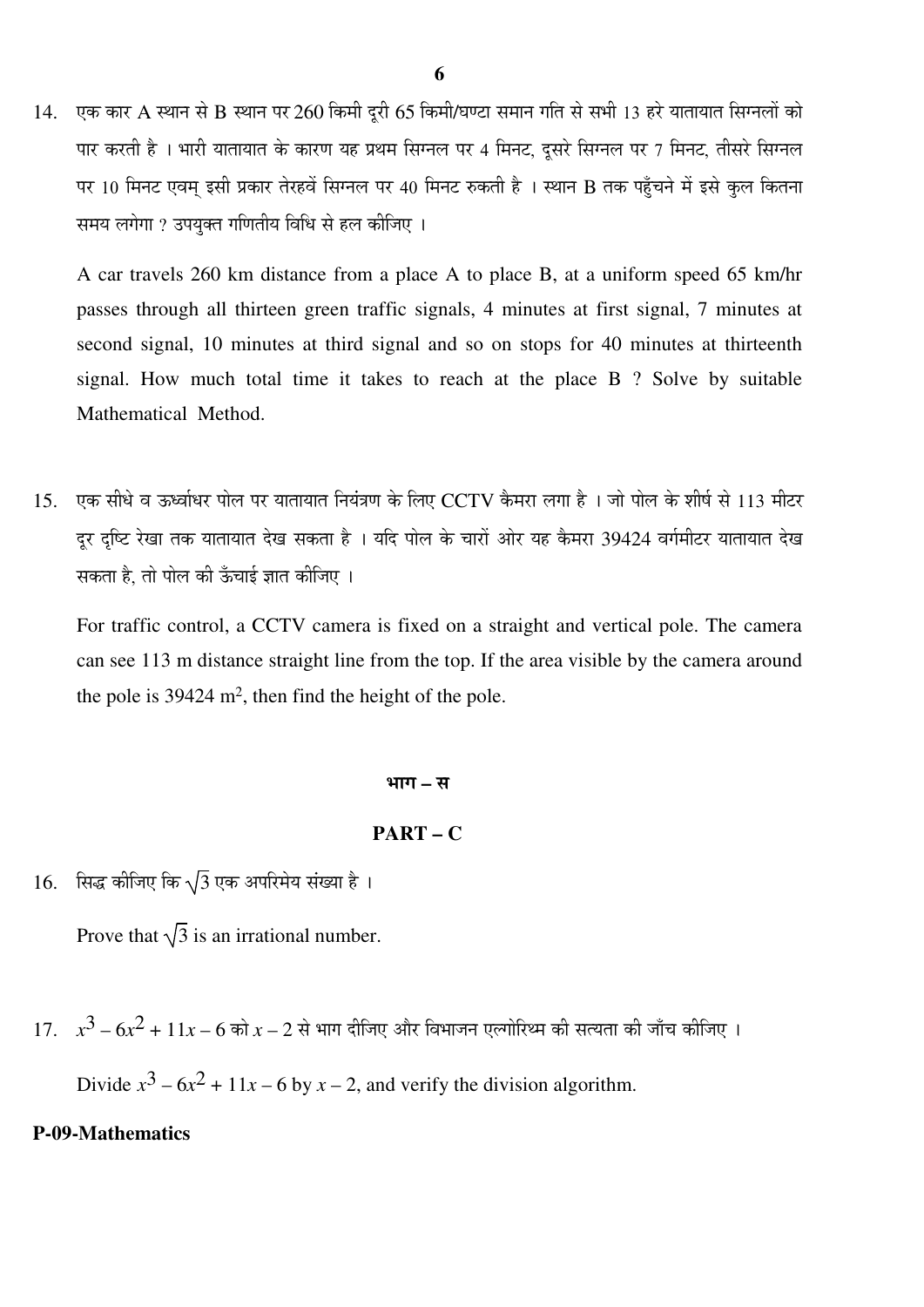$18.$  टी.वी. सेटों का निर्माता चौथे वर्ष में 720 टी.वी. तथा छठे वर्ष में  $1080$  टी.वी. सेटों का उत्पादन करता है । यह .<br>मानते हुए कि प्रत्येक वर्ष उत्पादन में एकसमान रूप से एक निश्चित संख्या में वृद्धि होती है, तो प्रथम 9 वर्षों में कुल उत्पादन ज्ञात कीजिए ।

A manufacturer of TV set produced 720 sets in fourth year and 1080 sets in the sixth year. Assuming that the production increases uniformly by a fixed number every year, then find total production in first 9 years.

19. औंधी आने पर एक पेड़ टूट जाता है और टूटा हुआ भाग इस तरह मुड़ जाता है कि पेड़ का शिखर जमीन को छूने लगता है और इसके साथ 60° का कोण बनाता है । पेड़ के पाद-बिन्द की दुरी, जहाँ पेड़ का शिखर जमीन को छता है, 3 m है । पेड़ की ऊँचाई ज्ञात कीजिए ।

A tree breaks due to storm and the broken part bends so that the top of the tree touches the ground making an angle 60° with it. The distance between the foot of the tree to the point where the top touches the ground is 3 m. Find the height of the tree.

20. सिद्ध कीजिए कि किसी बाह्य बिन्दु से किसी वृत्त पर खींची गई स्पर्श-रेखाओं के बीच का कोण स्पर्श बिन्दुओं को <u>मिलाने वाले रेखाखण्ड द्वारा केन्द्र पर अंतरित कोण का संपुरक होता है</u>।

Prove that the angle between the two tangents drawn from an external point to a circle is supplementary to the angle subtended by the line-segment joining the points of contact at the centre.

21. 5 cm त्रिज्या का एक वृत्त खींचिए । केन्द्र से 13 cm दुर स्थित एक बिन्दु से वृत्त पर स्पर्श-रेखा युग्म की रचना कीजिए और उनकी लंबाइयाँ मापिए । परिकलन से इस माप की जाँच भी कीजिए ।

Draw a circle of radius 5 cm. From a point 13 cm away from its centre, construct the pair of tangents to the circle and measure their length. Also verify the measurement by actual calculation.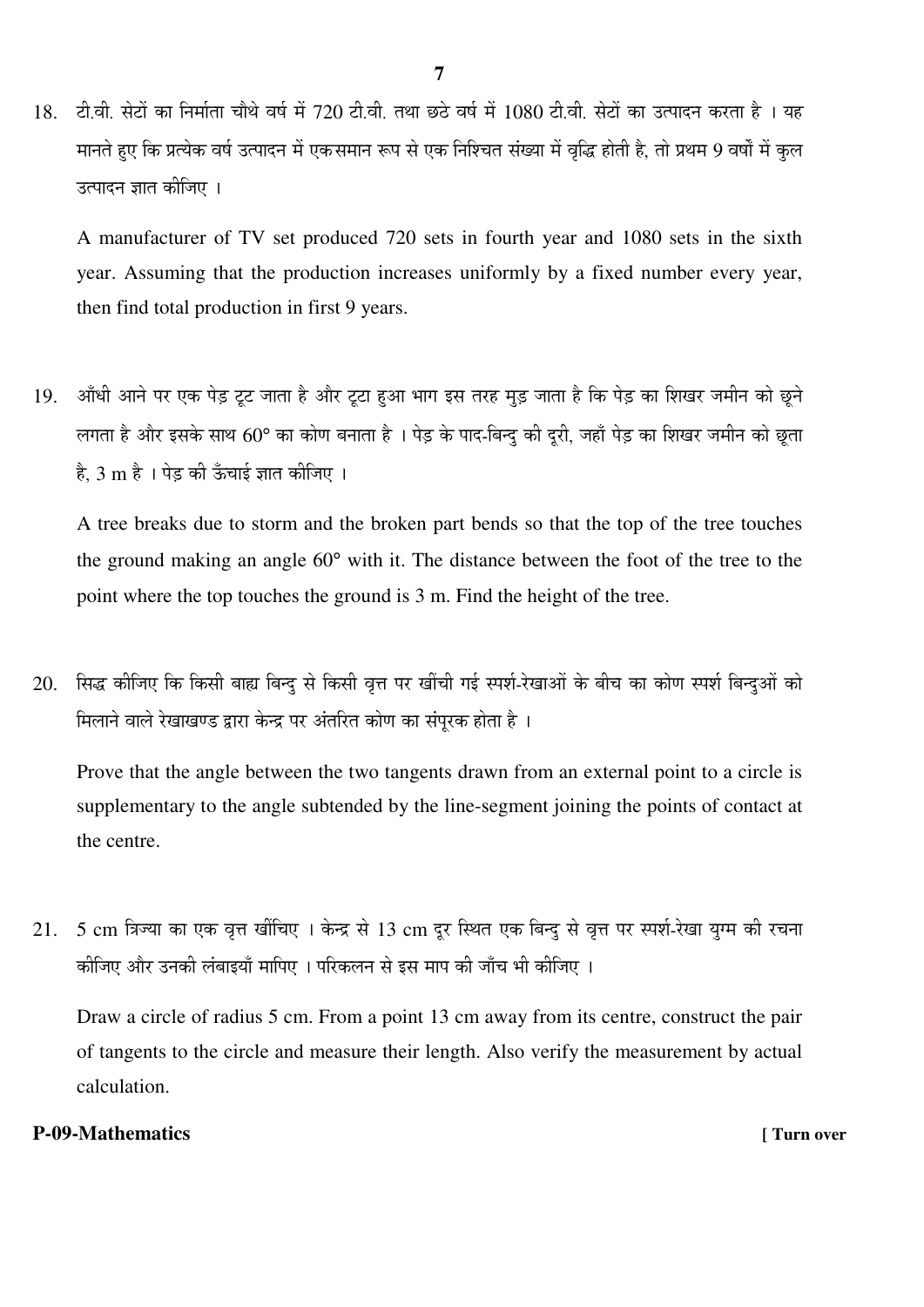22. एक वृत्त का चाप केन्द्र पर 60° का कोण अन्तरित करता है । यदि इसके लघु त्रिज्य खण्ड का क्षेत्रफल 231 cm<sup>2</sup> है, तो वृत्त की त्रिज्या ज्ञात कीजिए ।

If an arc of a circle subtends an angle of 60° at the centre and if the area of minor sector is 231 cm<sup>2</sup> , then find the radius of the circle.

- $23.$  7 m व्यास वाला एक कुआँ खोदा जाता है और खोदने से निकली हुई मिट्टी को समान रूप से फैलाकर  $22~\mathrm{m} \times 14~\mathrm{m} \times 2.5~\mathrm{m}$  वाला एक चबतरा बनाया गया है । कुएँ की गहराई ज्ञात कीजिए । A well of diameter 7 m is dug and earth from digging is evenly spread out to form a
- $24$ . निम्नलिखित आँकड़े, 200 बिजली उपकरणों के प्रेक्षित जीवन काल (घंटों में) की सूचना देते हैं:

platform 22 m  $\times$  14 m  $\times$  2.5 m. Find the depth of the well.

| <sup>।</sup> जीवन काल (घंटों में) | $40 - 60$ | 60-80 | $80-100$ | $100-120$ 120-140 | $140-160$ |
|-----------------------------------|-----------|-------|----------|-------------------|-----------|
| बारबारता                          | 25        | 38    | 65       | 24                |           |

उपकरणों का बहलक जीवन काल ज्ञात कीजिए ।

The following data gives the information on the observed life times (in hours) of 200 electrical components.

| Life times (in hours) | $40 - 60$ | 60-80 |    | 80-100   100-120   120-140 | 140-160 |
|-----------------------|-----------|-------|----|----------------------------|---------|
| <b>Frequency</b>      | າ<<br>لدك | 38    | 65 | 24                         |         |

Determine the modal lifetimes of the components.

 $25.$  एक डिब्बे में 7 लाल कंचे, 10 सफेद कंचे और 5 हरे कंचे हैं । इस डिब्बे में से एक कंचा यादृच्छया निकाला जाता है। इसकी प्रायिकता क्या है कि निकाला गया कंचा (i) लाल नहीं है ? (ii) सफेद है ? (iii) हरा है ?

A box contains 7 red marbles, 10 white marbles and 5 green marbles. One marble is taken out of the box at random. What is the probability that the marble taken out will be

(i) not red ? (ii) white ? (iii) green ?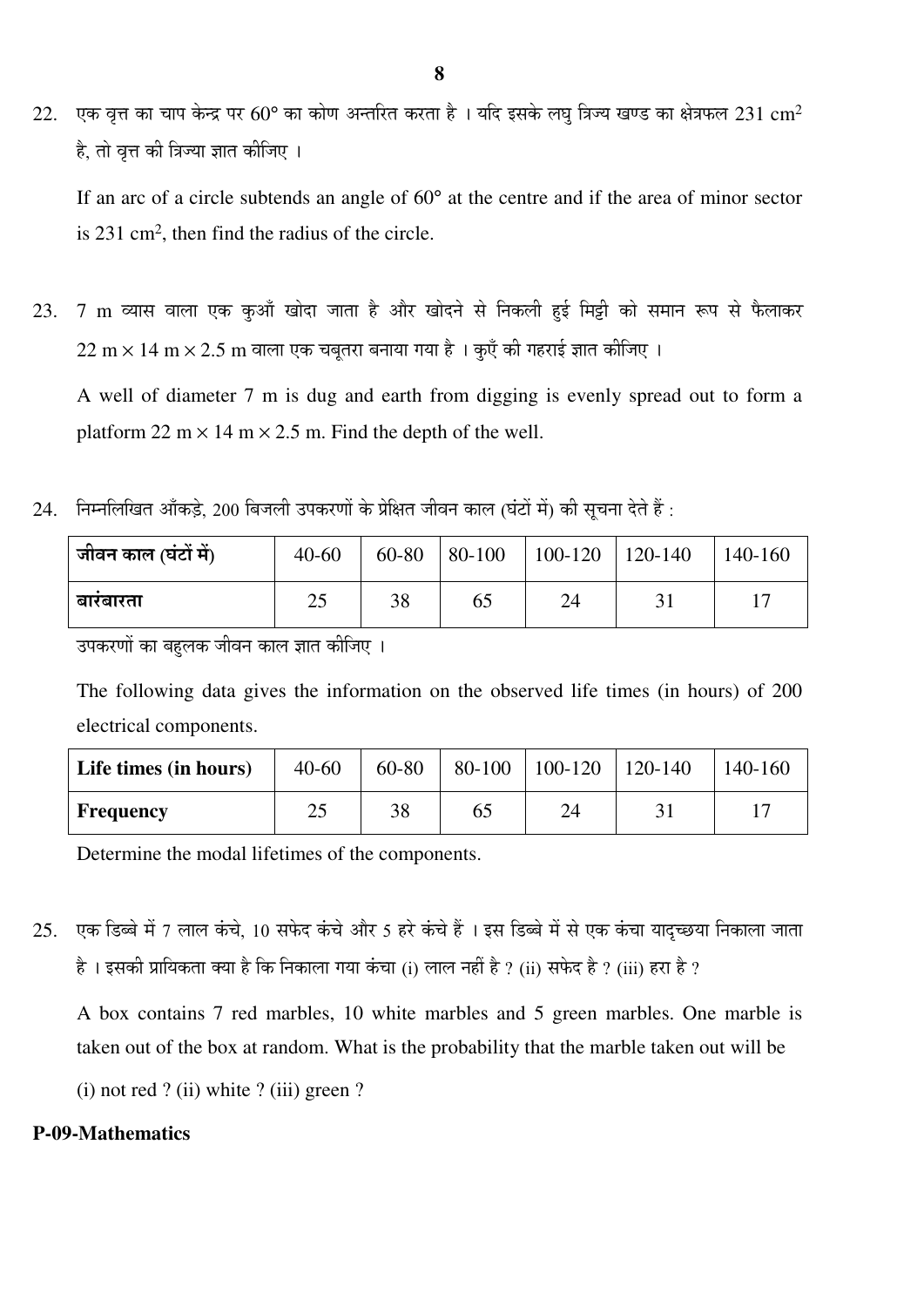### भाग – द

## **PART – D**

 $26.$   $7$  रबड़ और 5 पेन्सिलों का कुल मूल्य ₹ 58 है, जबकि 5 रबड़ और 6 पेन्सिलों का कुल मूल्य ₹ 56 है । इस समस्या को बीजगणितीय रूप में व्यक्त कर ग्राफविधि से हल कीजिए ।

The cost of 7 erasers and 5 pencils is  $\bar{z}$  58 and the cost of 5 erasers and 6 pencils is  $\bar{z}$  56. Formulate this problem algebrically and solve it graphically.

 $27.$  एक रेलगाड़ी एकसमान चाल से  $300~{\rm km}$  की दूरी तय करती है । यदि यह चाल  $10~{\rm km/h}$  अधिक होती, तो वह उसी यात्रा में 1 घण्टा कम समय लेती । रेलगाडी की चाल ज्ञात कीजिए ।

A train travels 300 km at a uniform speed. If the speed had been 10 km/h more, it would have take 1 hour less for the same journey. Find the speed of the train.

#### †£Ö¾ÖÖ/**OR**

एक आयताकार खेत का विकर्ण उसकी छोटी भुजा से 25 मी. अधिक लंबा है । यदि बड़ी भूजा छोटी भूजा से 23 मी. अधिक हो, तो खेत की भुजाएँ ज्ञात कीजिए ।

The diagonal of a rectangular field is 25 metres more than the shorter side. If longer side is 23 metres more than the shorter side, find the sides of the field.

28. (i)  $(1 + \tan \theta + \sec \theta) (1 + \cot \theta - \csc \theta)$  का मान ज्ञात कीजिए ।

Evaluate,  $(1 + \tan \theta + \sec \theta) (1 + \cot \theta - \csc \theta)$ .

(ii) सिद्ध कीजिए कि,  $\frac{\tan A - \sin A}{\tan A + \sin A}$  $\frac{\tan 11 - \sin 11}{\tan A + \sin A} =$ sec  $A - 1$ sec  $A + 1$ .

 Prove that,  $\tan A - \sin A$  $\frac{\tan 11 - \sin 11}{\tan A + \sin A} =$ sec  $A - 1$ sec  $A + 1$ .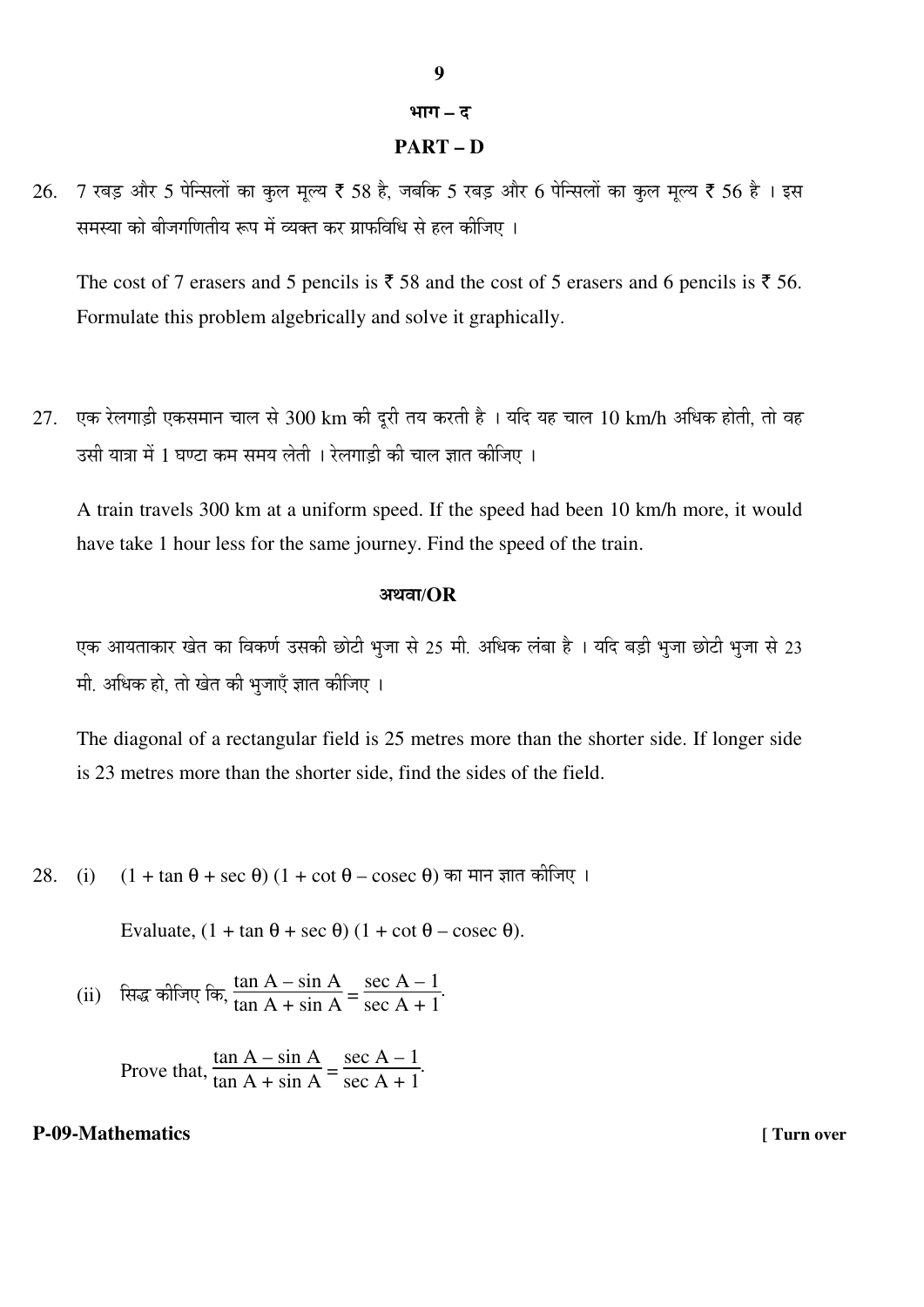29. उस त्रिभुज का क्षेत्रफल ज्ञात कीजिए जिसके शीर्ष (–3, –2), (5, –2) और (5, 4) हैं । यह भी सिद्ध कीजिए कि यह समकोण त्रिभुज है ।

Find the area of that triangle whose vertices are  $(-3, -2)$ ,  $(5, -2)$  and  $(5, 4)$ . Also prove that it is a right angle triangle.

30. सिद्ध कीजिए कि एक त्रिभुज की एक भुजा के मध्य बिन्दु से होकर दूसरी भुजा के समान्तर खींची गई रेखा तीसरी भुजा को समद्विभाजित करती है ।

Prove that a line drawn through the mid-point of one side of a triangle parallel to second side bisects the third side.

#### †£Ö¾ÖÖ/**OR**

PQRS एक समलंब है जिसमें PQ || RS है तथा इसके विकर्ण परस्पर बिन्दु O पर प्रतिच्छेद करते हैं । सिद्ध कीजिए कि  $\frac{PO}{OO}$  = RO SO .

PQRS is a trapezium in which PQ  $\parallel$  RS and its diagonals intersect each at the point O. Prove that, PO  $\frac{16}{\overline{QQ}}$  = RO SO .

\_\_\_\_\_\_\_\_\_\_\_\_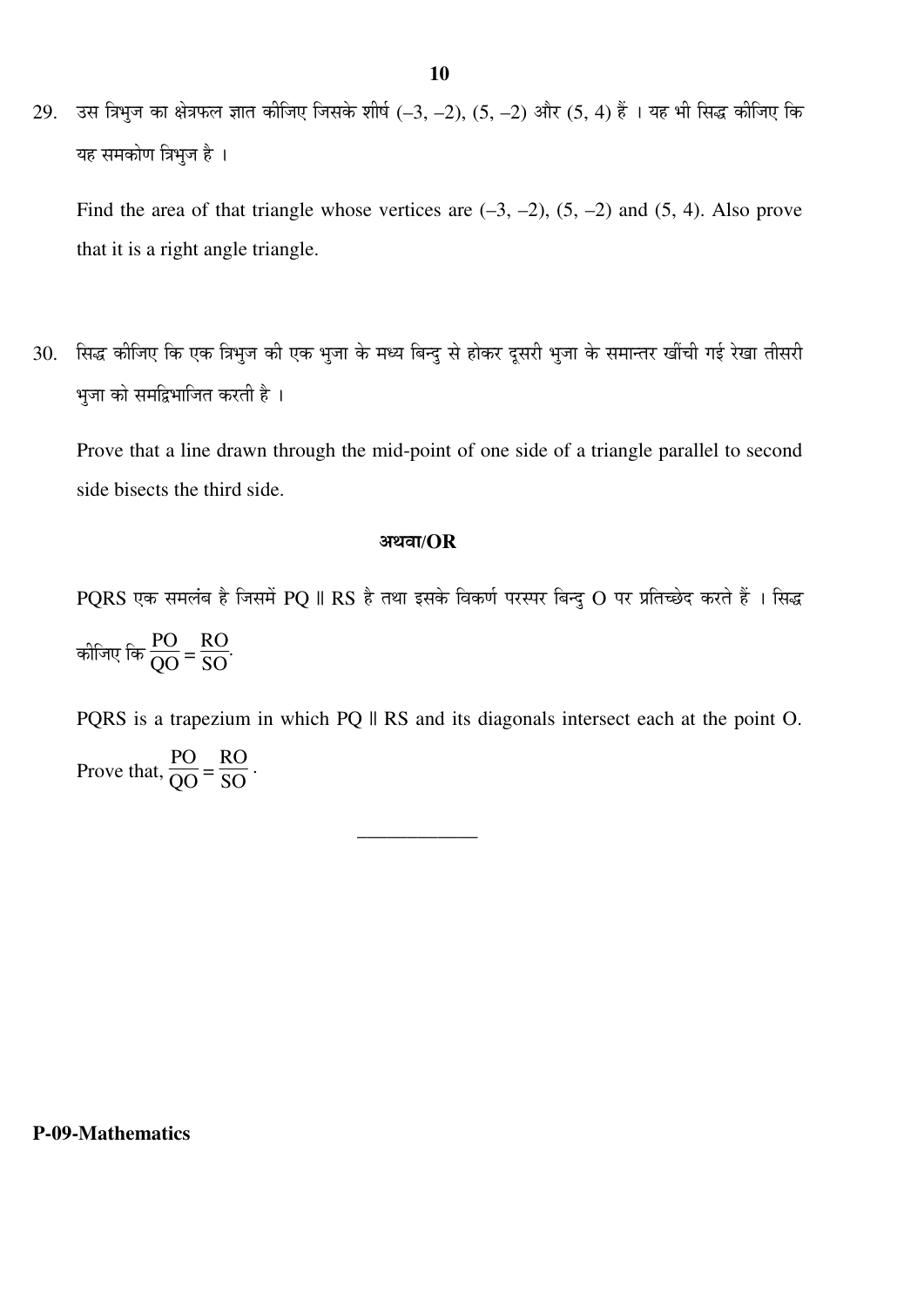